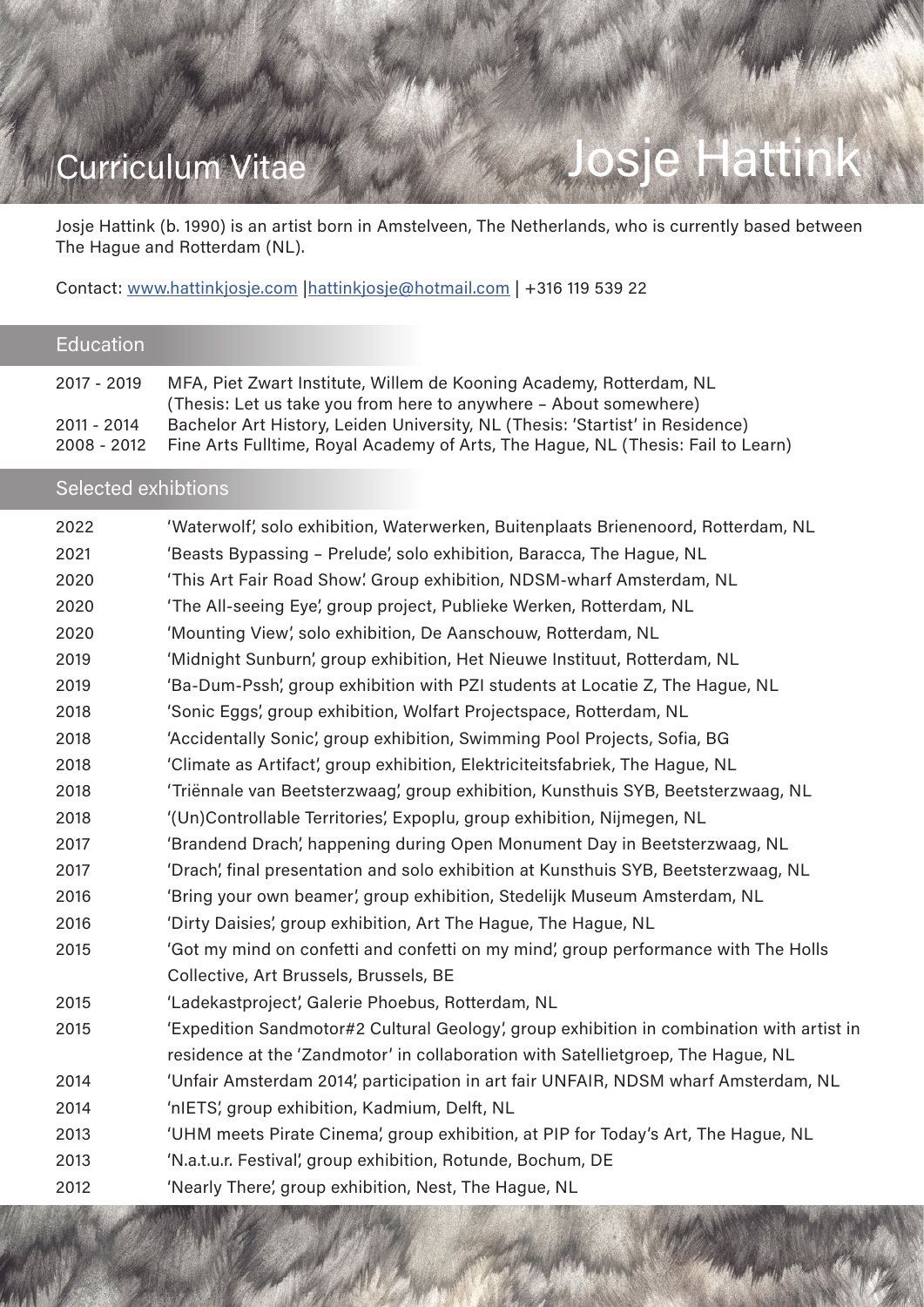#### Prizes/subsidies/stipends

- 2021 Mondriaan Fund 'Corona overbrugging kunstenaar'
- 2021 Stichting Droom en Daad, 'Makersregeling' grant for 'Beasts Bypassing'
- 2020 CBK Rotterdam 'Research and Development' grant for 'Beasts Bypassing'
- 2020 Mondriaan Fund Artist Project grant for for 'Human by-catch' (POSTPONED)
- 2020 Theodora Niemeijer Fund Project subsidy for 'Human by-catch' (POSTPONED)
- 2018 Stroom Pro Art Projects subsidy for ' Voice of a Sinking Landscape'
- 2017 Stroom Pro Documentation Subsidy
- 2014 Stroom Pro Invest stipend
- 2012 Royal Academy of Arts, thesis prize 2012 for bachelor thesis 'Fail to learn'.

#### Artist in residences

- 2021 Waterwerken, artist in residence at Buitenplaats Brienenoord, Oct 2021 Feb 2022 Rotterdam NL
- 2020 'Human by-catch', Banff Artist in Residence late spring 2020, Banff Arts Centre, Alberta, CA (POSTPONED)
- 2017 'Drach', Kunsthuis SYB, Beetsterzwaag, NL
- 2015 Atelier Austmarka, Austmarka, NO
- 2014 Satellietgroep, artist in residence at the Sand Motor, Loosduinen, NL

#### Collaborations

| $2015$ – present | Artist initiative LocatieZ (www.locatiez.net)     |
|------------------|---------------------------------------------------|
| $2013 - 2017$    | The Holls Collective (www.thehollscollective.com) |

#### Recent publications

De wolf en zijn omgeving door de ogen van kunstenaar Josje Hattink, interview for MooiZo! TV. Interview by René Hazeleger, broadcasted by XON on April 5, 2021

Link: https://youtu.be/8jf74pGwpZk

Beeldend Kunstenaar Josje over het Wolvenproject, 2021 (NL), text about the research for the 'Beasts Bypassing' project, published by Werkgroep Wolf

Link: https://werkgroepwolf.nl/beeldend-kunstenaar-josje-over-het-wolvenproject/

Josje Hattink in het hol van de wolf, 2021 (NL), review about the exhibition 'Beasts Bypassing – Prelude' with Baracca, The Hague. Written by Frits Dijcks, published by Jegens&Tevens

Link: https://jegensentevens.nl/2021/03/josje-hattink-in-het-hol-van-de-wolf/

Proberen te verdwalen in een Bloemkoolwijk, 2020 (NL), written by Robin Barry, published by Mister Motley Magazine

Link: https://www.mistermotley.nl/art-everyday-life/proberen-te-verdwalen-een-bloemkoolwijk